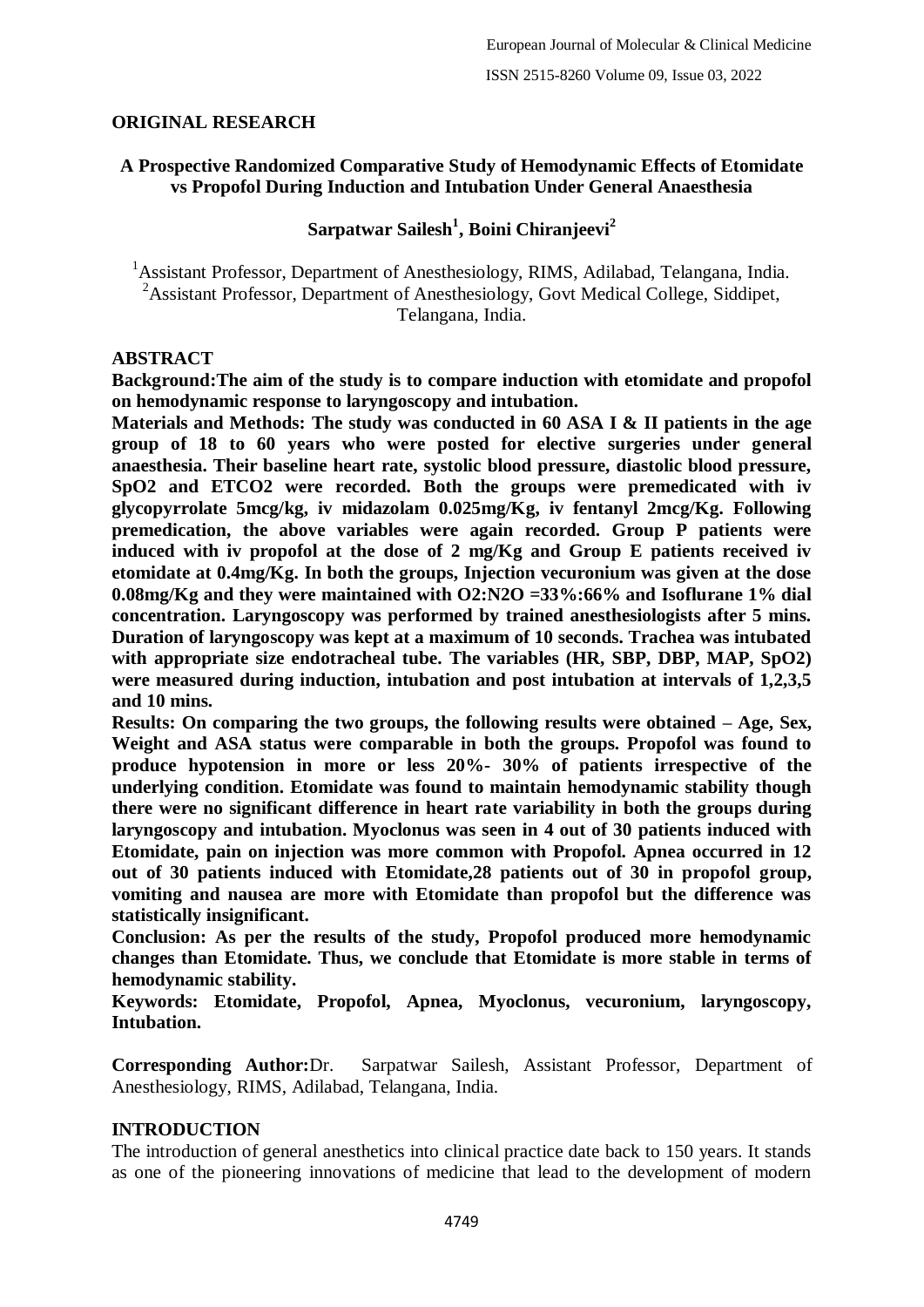surgery and spawned the specialty of anaesthesiology. General anaesthesia can broadly be defined as a drug- induced reversible depression of the central nervous system resulting in the loss of perception to all external stimuli. It is usually defined as a triad of amnesia, analgesia, and muscle relaxation.

Since introduction of general anaesthesia, no ideal induction agent has been discovered which provides stable hemodynamic conditions during endotracheal intubation.

Airway management and patient safety is the most important aspect of patient management in general anaesthesia. Safest and gold standard method of protecting airway, delivering anaesthetic gases and protection against aspiration is securing airway with endotracheal tube. $^{[1,2]}$ 

An ideal induction agent should have hemodynamic stability and minimal intubation stress response, minimal respiratory side effects, rapid clearance. The laryngoscopy and intubation causes stress response leading to changes in hemodynamic parameters which can be detrimental to patients who are at cardiac risk.<sup>[3]</sup>

These hemodynamic responses can affect myocardial perfusion in a negative way by increasing the myocardial oxygen demand and cardiac work load which can lead to ischemia.

During intubation, stimulation of laryngeal and tracheal tissues causes catecholamine discharge which can cause an increase in sympathetico adrenergic activity causing an increase in heart rate and systemic arterial pressure. Uses of general anaesthetic agent with intravenous induction can often cause hypotension by many mechanisms. Most important are suppressive effects of these agents on myocardial contractility, baroreceptor activity, sympathetic activity and central nervous activity.

Propofol is most commonly used agent for induction in general anaesthesia. It is a short acting IV anesthetic agent but it causes hemodynamic instability by causing profound hypotension. It also causes pain on injection. Allergic reactions are also being documented.

Etomidate is recently added drug to induction agent and being used in common practice in recent days due to its cardio stable nature.

It also has side effects like nausea, vomiting, increase in epileptogenic activity in patient with seizures, myoclonic activity. Rare but most important side effect of etomidate is decrease in serum cortisol by inhibition of 11 – beta–hydroxylase enzymes even after single dose for up to 24 hours but this decrease was found to be within physiological range.<sup>[4]</sup>

The primary objective of this study was to compare the efficacy of two different induction agents (Inj. Propofol and Inj. Etomidate) in maintaining hemodynamic stability during induction and following endotracheal intubation in elective surgery.

### **Aim & Objectives**

To compare the effect of intravenous induction agents propofol and etomidate in maintaining hemodynamic stability during and after endotracheal intubation.

### **Objectives**

- To assess the effect of the induction agent on the variation in heart rate during laryngoscopy and intubation.
- To assess the variation of blood pressure during laryngoscopy and intubation.

## **MATERIALS & METHODS**

**Study Centre:** Osmania medical college, government ent hospital, koti. Osmania general hospital, afzalgunz, hyderabad. Mnj cancer hospital, lakidikapul and government maternity hospital, petlaburz.

All the hospitals affiliated to Osmania Medical college, with ethical committee approval and consent from patient.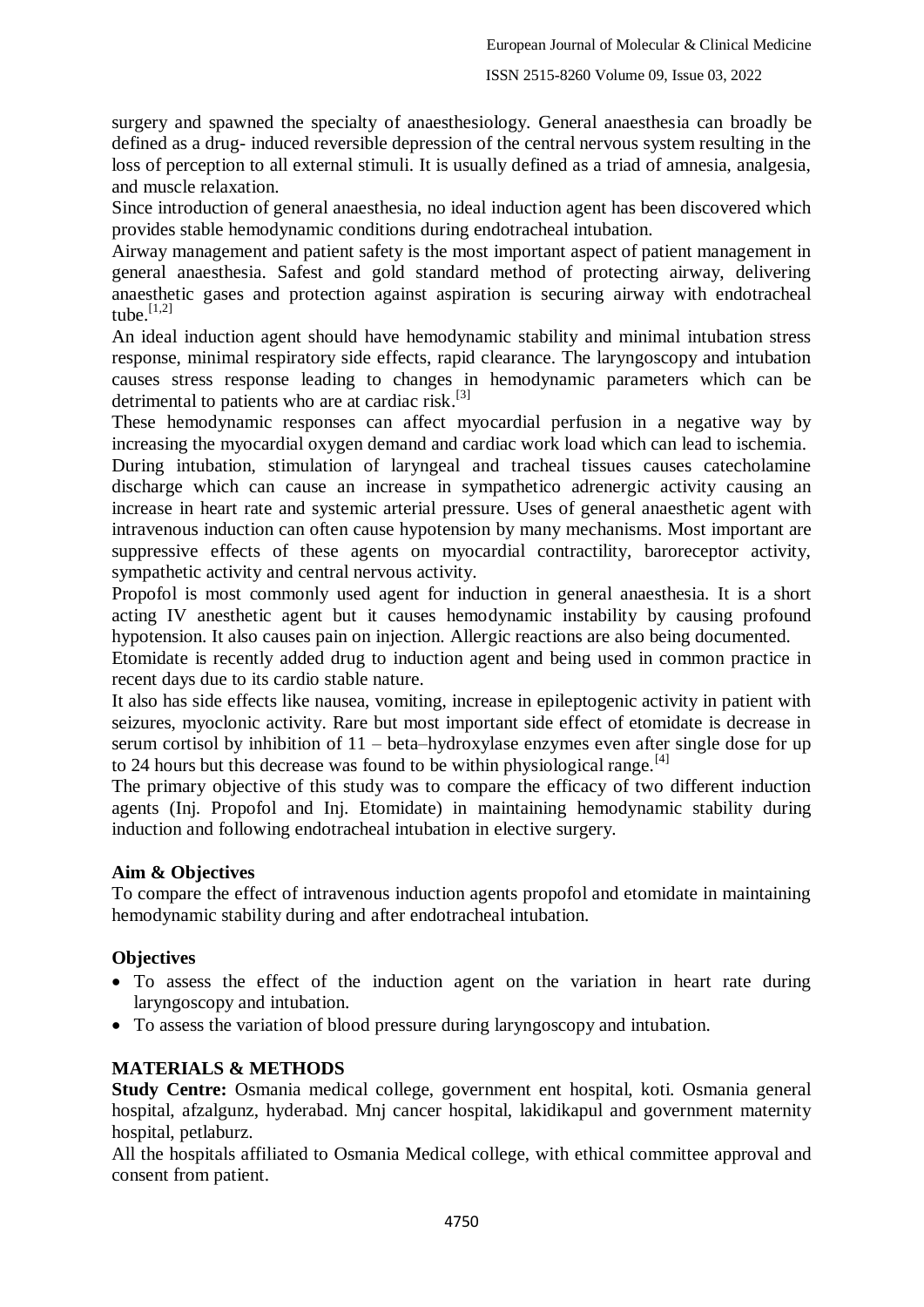ISSN 2515-8260 Volume 09, Issue 03, 2022

## **Duration of the Study:** December 2017 – September 2019.

**Study design:** Randomized double blinded controlled interventional study.

**Method:**After institutional ethical committee approval, study was conducted in sixty patients between 18-60 years of age, of either sex, weighing 40 to 80 kg and ASA grade I or II scheduled for elective surgeries under general anaesthesia after obtaining informed consent from the patients.

**Sample Size:** Based on a previous study by Masoudifar et al, it was seen that patients who received propofol (26%) had hypotension following intubation compared to etomidate (8%). Based on this study, the sample size was calculated using n Master 2.0 software with an alpha error of 5% and power of 80%. Sample size was found to be 76, rounded off to 30 per group to account for dropouts. over all sample size is 60 with etomidate group 30 and propofol group 30.

**Analysis Plan:** Collected data were analyzed using statistical package SPSS version21.0 **Inclusion Criteria**

- $\bullet$  18 60 years of either sex
- Weight 40 to 80 kgs.
- ASA grade I and II.
- Mallampati grade I and II.
- Elective surgeries

## **Exclusion Criteria**

- Patient refusal.
- Emergency surgeries.
- Patientswithcardiovasculardiseaseslikeischemic heart disease (IHD) and hypertension.
- ASA grade 3 and above
- Pregnant lactating and menstruating women
- Existence of considerable pathology in pharynx/larynx.
- Patients on beta blockers and antihypertensive medication.
- Diabetic patients.
- Known history of allergy to propofol or etomidate.
- History of seizure disorder

### **Preoperative Preparation**

All the patients were subjected to basic haematological and biochemical investigations which included hemoglobin, total count, differential count, platelet count, renal and liver function tests, random blood sugar. 12 lead ECG, chest x ray and USG abdomen were also taken for all the patients.

The patients were kept nil per oral for 8 hours before surgery. All the patients were given tablet Alprazolam 0.25 mg and tab Metoclopramide 10 mg on the night before the surgery. Tab Pantoprazole 40 mg and tab metoclopramide 10 mg on the morning of surgery given at 6 am with sips of water.

On arrival to the preoperative room, informed consent was obtained for the participation of the patient in the study. The patients were randomly allocated into two groups by sealed envelope technique into:

GROUP P–Propofol 30 patients

GROUP E- Etomidate 30 patients

Patient was shifted to the operation theatre by trained personnel on a trolley.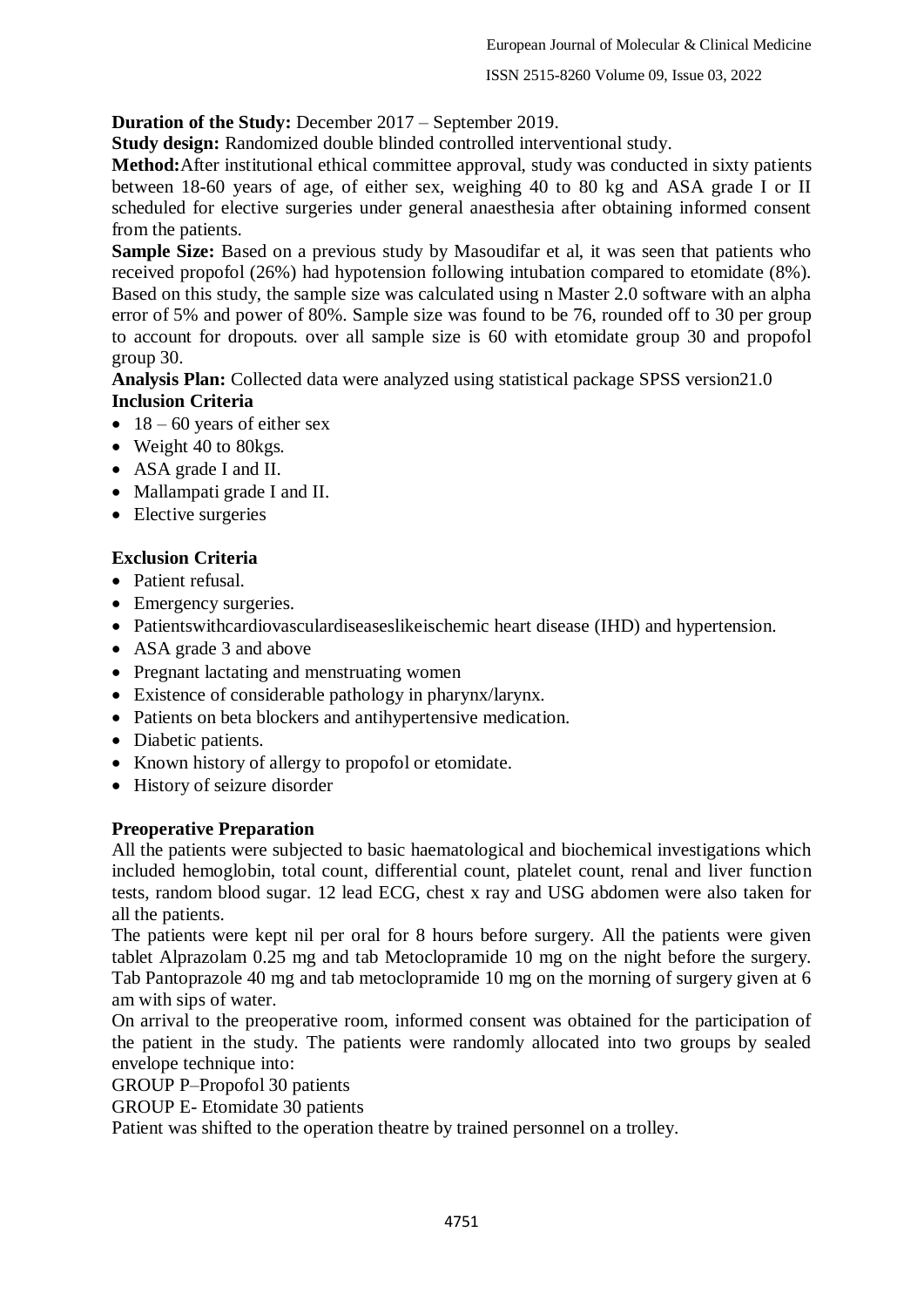# **RESULTS**

The data collected was analyzed using SPSS software version 21 (statistical package for social science). Continuous variables were given by means with standard deviation. Categorical variables were given by frequency and percentages. Student t-test was used for testing the significance of all the variables, means and standard deviation. Chi – square test was used to compare the proportions. All the statistical results were considered significant at the p value of less than 0.05.

|                         | <b>Propofol</b>           |               | <b>Etomidate</b> |               | <b>Total</b>   |               |
|-------------------------|---------------------------|---------------|------------------|---------------|----------------|---------------|
|                         | N <sub>0</sub>            | $\frac{6}{9}$ | N <sub>0</sub>   | $\frac{6}{9}$ | N <sub>0</sub> | $\frac{6}{6}$ |
| Male                    | 15                        | 50.00         | 16               | 53.33         | 31             | 51.67         |
| Female                  | 15                        | 50.00         | 14               | 46.67         | 29             | 48.33         |
| Total                   | 30                        | 100           | 30               | 100           | 60             | 100           |
| Sex Ratio(Male: Female) | 15:15                     |               | 16:14            |               | 31:29          |               |
| p-value                 | $0.80*$ (Not Significant) |               |                  |               |                |               |

## **Table 1: Gender Distribution**

\*P value >0.05 Not Significant

Propofol and Etomidate groups were comparable with respect to gender distribution. Male and female were more or less equally distributed in both the groups. There were 15 males and 15 females in the propofol group and 16 males and 14 females in the etomidate group. The P value was 0.08 therefore statistically not significant.

| Table 2: Age Distribution |                   |                          |                   |               |  |  |  |
|---------------------------|-------------------|--------------------------|-------------------|---------------|--|--|--|
| Age                       | <b>Propofol</b>   |                          | <b>Etomidate</b>  |               |  |  |  |
|                           | <b>Number</b>     | $\frac{6}{6}$            | <b>Number</b>     | $\frac{6}{6}$ |  |  |  |
| $20 - 30$                 |                   | 56.67                    |                   | 30            |  |  |  |
| $30 - 40$                 |                   | 23.33                    |                   | 30            |  |  |  |
| $40 - 50$                 | 6                 | 20                       | 12                | 40            |  |  |  |
| Total                     | 30                | 100                      | 30                | 100           |  |  |  |
| Mean $\pm$ SD             | $32.03 \pm 14.07$ |                          | $33.07 \pm 10.01$ |               |  |  |  |
| p-value                   |                   | $0.074*(NotSignificant)$ |                   |               |  |  |  |

## **Table 2: Age Distribution**

\*P value >0.05 Not Significant

Patient in the age group of 20 to 50 years were included in the study. Propofol group had a mean age of  $32.03 \pm 14.07$  years and Etomidate group with the mean age of  $33.07 \pm 10.01$ years. The mean age was comparable in both the groups with a P value of 0.074.

| <b>Propofol</b><br><b>Etomidate</b> |                     |             | p-value   |         |
|-------------------------------------|---------------------|-------------|-----------|---------|
| <b>Mean</b>                         | SD                  | <b>Mean</b> | <b>SD</b> |         |
| 60.03                               | $5^{\circ}$<br>∪.J∠ | 61.67       | 6.98      | $0.06*$ |

\*P value >0.05 Not Significant

With respect to weight both the groups were comparable with each other. Mean weight of propofol group is  $60.03\pm6.52$  and etomidate  $61.67\pm6.98$  the p value is 0.06 which is statistically not significant.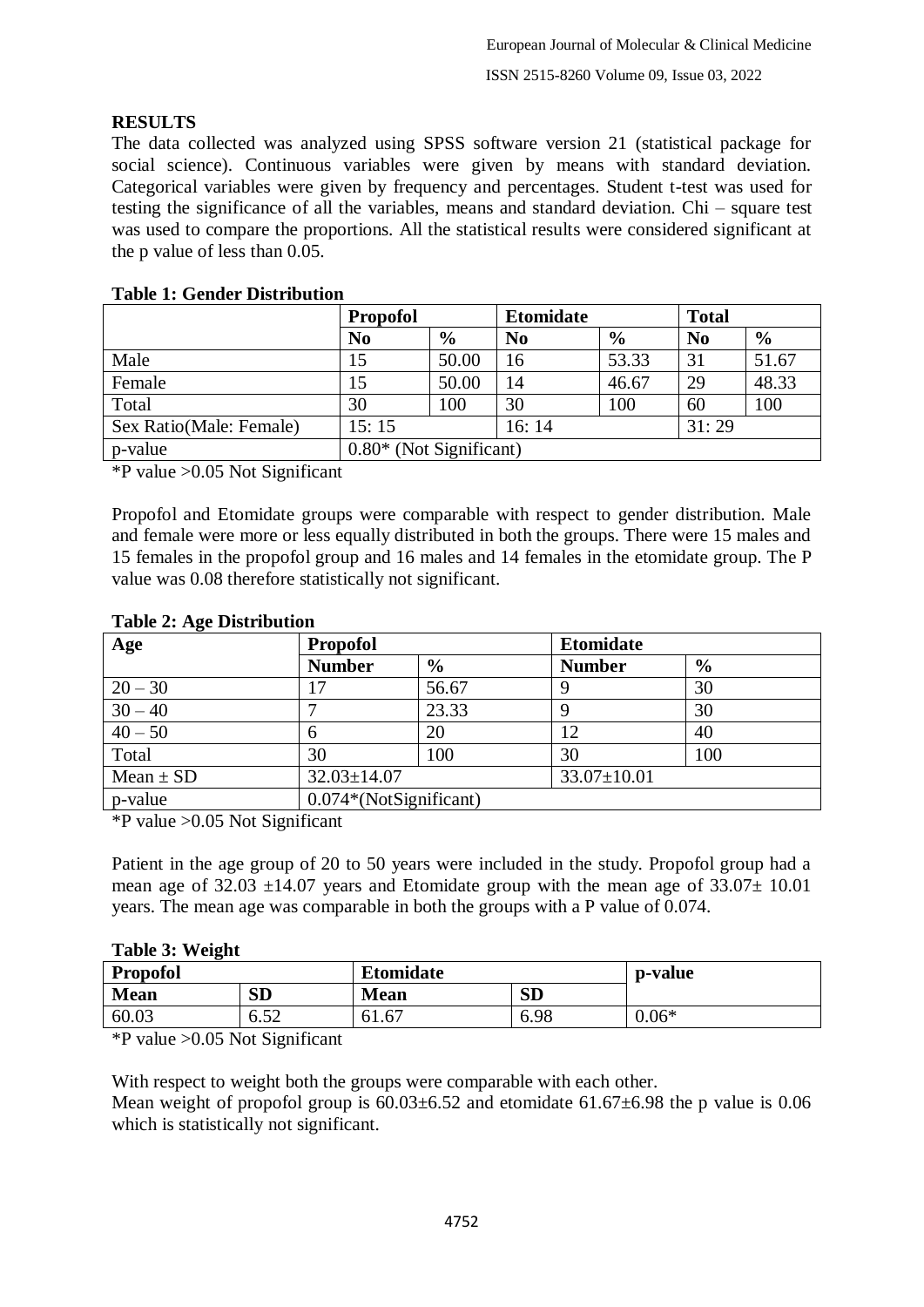#### ISSN 2515-8260 Volume 09, Issue 03, 2022

| ASA grade | <b>Propofol</b>           |               | <b>Etomidate</b> |               |  |
|-----------|---------------------------|---------------|------------------|---------------|--|
|           | No.                       | $\frac{6}{9}$ | No.              | $\frac{6}{9}$ |  |
|           |                           | 70.00         |                  | 36.67         |  |
|           | 18                        | 30.00         | 19               | 63.33         |  |
| Total     | 30                        | 100           | 30               | 100           |  |
| p-value   | $0.79*$ (Not Significant) |               |                  |               |  |

#### **Table 4: Asa Grade**

\*P value >0.05 Not Significant

American society of Anaesthesiologist physical status were comparable in both the groups with the p value of 0.79. Thus statistically not significant.

|  | <b>Table 5: Heart Rate</b> |
|--|----------------------------|
|--|----------------------------|

| <b>Variables</b> | <b>Propofol</b> |           | <b>Etomidate</b> |           | p- value |
|------------------|-----------------|-----------|------------------|-----------|----------|
|                  | <b>Mean HR</b>  | <b>SD</b> | <b>Mean</b>      | <b>SD</b> |          |
| Pre-op           | 76.50           | 10.04     | 80.33            | 9.42      | $0.13*$  |
| Pre-Medication   | 73.37           | 9.35      | 78.27            | 9.29      | 0.05     |
| Induction        | 79.47           | 11.62     | 79.23            | 9.64      | $0.93*$  |
| Intubation       | 85.83           | 20.14     | 86.07            | 8.71      | $0.95*$  |
| 1 Min            | 91.43           | 13.17     | 85.33            | 7.93      | 0.03     |
| 2 Min            | 90.20           | 12.73     | 82.40            | 9.48      | 0.01     |
| 3 Min            | 89.67           | 9.46      | 82.40            | 9.92      | 0.01     |
| 5 Min            | 88.07           | 9.47      | 82.23            | 10.40     | 0.03     |
| 10 Min           | 85.27           | 11.84     | 80.70            | 8.95      | $0.10*$  |

.p value  $< 0.05$ : Significant  $*$  p value  $> 0.05$  : Not Significant

Heart rate in both propofol and etomidate group increased after intubation compared to the values at induction. In the propofol group, the heart rate increased by seven to twelve beats per minute. In the etomidate group the heart rate increased by three to seven beats per minute, which was measured during intubation and 1,2,3, and 5 mins after intubation. The difference was statistically significant.

| <b>Variables</b> | <b>Propofol</b> |           | <b>Etomidate</b> |           | p- value |
|------------------|-----------------|-----------|------------------|-----------|----------|
|                  | <b>Mean SBP</b> | <b>SD</b> | <b>Mean SBP</b>  | <b>SD</b> |          |
| Pre-Op           | 126.20          | 9.07      | 128.40           | 7.67      | $0.32*$  |
| Pre-Medication   | 121.13          | 9.93      | 123.43           | 7.31      | $0.31*$  |
| Induction        | 111.17          | 9.05      | 122.27           | 6.36      | 0.001    |
| Intubution       | 114.77          | 12.09     | 128.07           | 7.75      | 0.001    |
| 1 Min            | 107.57          | 18.03     | 123.20           | 7.36      | 0.001    |
| 2 Min            | 97.03           | 8.34      | 119.03           | 8.60      | 0.001    |
| 3 Min            | 95.43           | 6.71      | 116.20           | 6.66      | 0.001    |
| 5 Min            | 94.57           | 5.35      | 116.37           | 7.37      | 0.001    |
| 10 Min           | 97.70           | 7.95      | 116.60           | 7.18      | 0.001    |

#### **Table 6: Systolic Bloodpressure**

.p value  $< 0.05$ : Significant \* p value  $> 0.05$  : Not Significant

When compared with systolic blood pressure values at the induction, there was a greater change in the propofol group at intubation as well as 1, 2, 3, 5 and 10 mins after intubation. The difference was statistically significant with respect to the etomidate group during the same period with a p value of  $< 0.05$ .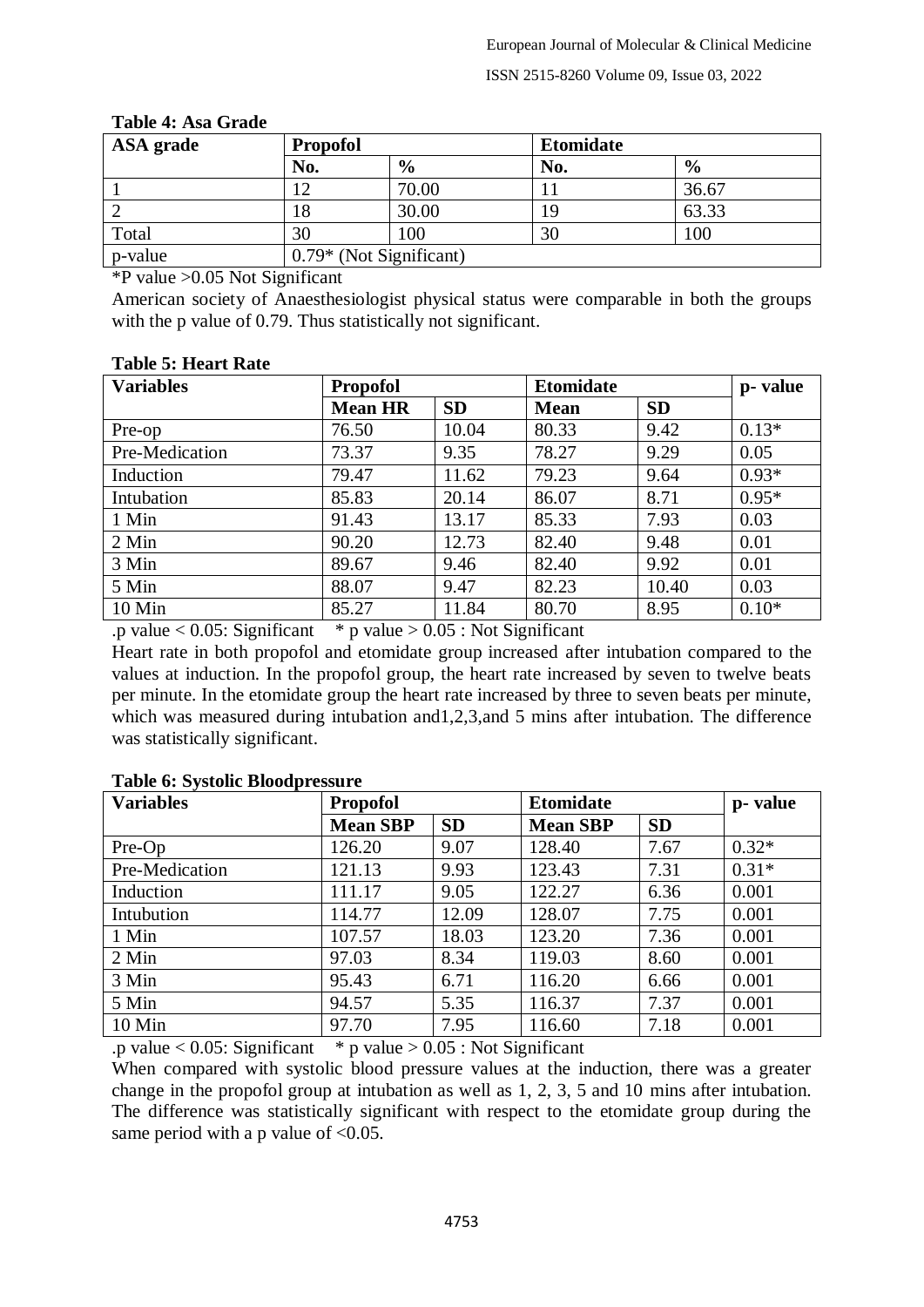| <b>Variables</b> | <b>Propofol</b> |           | <b>Etomidate</b> |           | p-value |
|------------------|-----------------|-----------|------------------|-----------|---------|
|                  | <b>Mean DBP</b> | <b>SD</b> | <b>Mean DBP</b>  | <b>SD</b> |         |
| Pre-Op           | 75.30           | 10.38     | 80.23            | 10.27     | $0.07*$ |
| Pre-Medication   | 72.80           | 9.83      | 77.10            | 8.86      | $0.08*$ |
| Induction        | 67.03           | 7.65      | 74.33            | 8.52      | 0.001   |
| Intubation       | 65.57           | 15.27     | 79.87            | 10.87     | 0.001   |
| 1 Min            | 63.17           | 7.00      | 75.93            | 9.66      | 0.001   |
| 2 Min            | 60.30           | 5.60      | 73.87            | 8.46      | 0.001   |
| 3 Min            | 58.53           | 5.26      | 71.90            | 7.10      | 0.001   |
| 5 Min            | 60.10           | 6.31      | 71.83            | 6.37      | 0.001   |
| 10 Min           | 62.10           | 4.91      | 71.17            | 5.94      | 0.001   |

### **Table 7: Diastolic Blood Pressure**

.p value < 0.05: Significant  $*$  p value > 0.0 5: Not Significant.

Following intubation the change in diastolic blood pressure was more in propofol group compared to etomidate group with respect to the values at induction. The difference between the two groups was statistically significant with the p value of  $< 0.05$ .

| <b>Variables</b> | <b>Propofol</b> |           | <b>Etomidate</b> |           | p- value |
|------------------|-----------------|-----------|------------------|-----------|----------|
|                  | <b>Mean MAP</b> | <b>SD</b> | <b>Mean MAP</b>  | <b>SD</b> |          |
| Pre-Op           | 92.20           | 9.41      | 96.30            | 8.60      | $0.08*$  |
| Pre-Medication   | 88.87           | 9.02      | 93.07            | 7.30      | 0.05     |
| Induction        | 80.20           | 11.28     | 90.60            | 7.21      | 0.001    |
| Intubution       | 82.03           | 12.01     | 95.97            | 8.74      | 0.001    |
| 1 Min            | 78.33           | 8.10      | 91.63            | 7.94      | 0.001    |
| 2 Min            | 72.50           | 5.31      | 88.90            | 7.09      | 0.001    |
| 3 Min            | 70.87           | 4.81      | 86.70            | 5.37      | 0.001    |
| 5 Min            | 71.57           | 5.39      | 86.67            | 6.09      | 0.001    |
| 10 Min           | 73.93           | 4.76      | 86.37            | 5.14      | 0.001    |

### **Table 8: Mean Arterial Blood Pressure**

.p value  $< 0.05$ : Significant \* p value  $> 0.05$ : Not Significant

Mean arterial pressure is diastolic blood pressure  $+1/3$  of systolic blood pressure. The trend in Mean Arterial Pressure was similar to the trend in diastolic blood pressure. After intubation and 1, 2, 3, 5 and 10 mins afterwards the mean arterial pressure values were compared in etomidate as well as propofol groups. The mean arterial pressure decreased by maximum of 9 mm of Hg in propofol group, whereas the mean arterial pressure deceased by maximum of 4 mm of Hg in etomidate group. The difference between the two groups was statistically significant with p value of <0.05.

## **DISCUSSION**

Rapid induction and hemodynamic stability with minimal side effects are the most important characteristics desired from an ideal induction agent.

In this study we compared the hemodynamic response to endotracheal intubation using etomidate and propofol as induction agents in 60 patients with 30 patients in each group, within the age group of 18- 60 years of either sex, weighing 40-80 Kg.

Regarding the underlying variables such as gender, age, weight and ASA physical status of the patients, there was no significant difference, thus the compounding effects of these variables had been neutralized. Regarding the weight, the propofol group had a mean of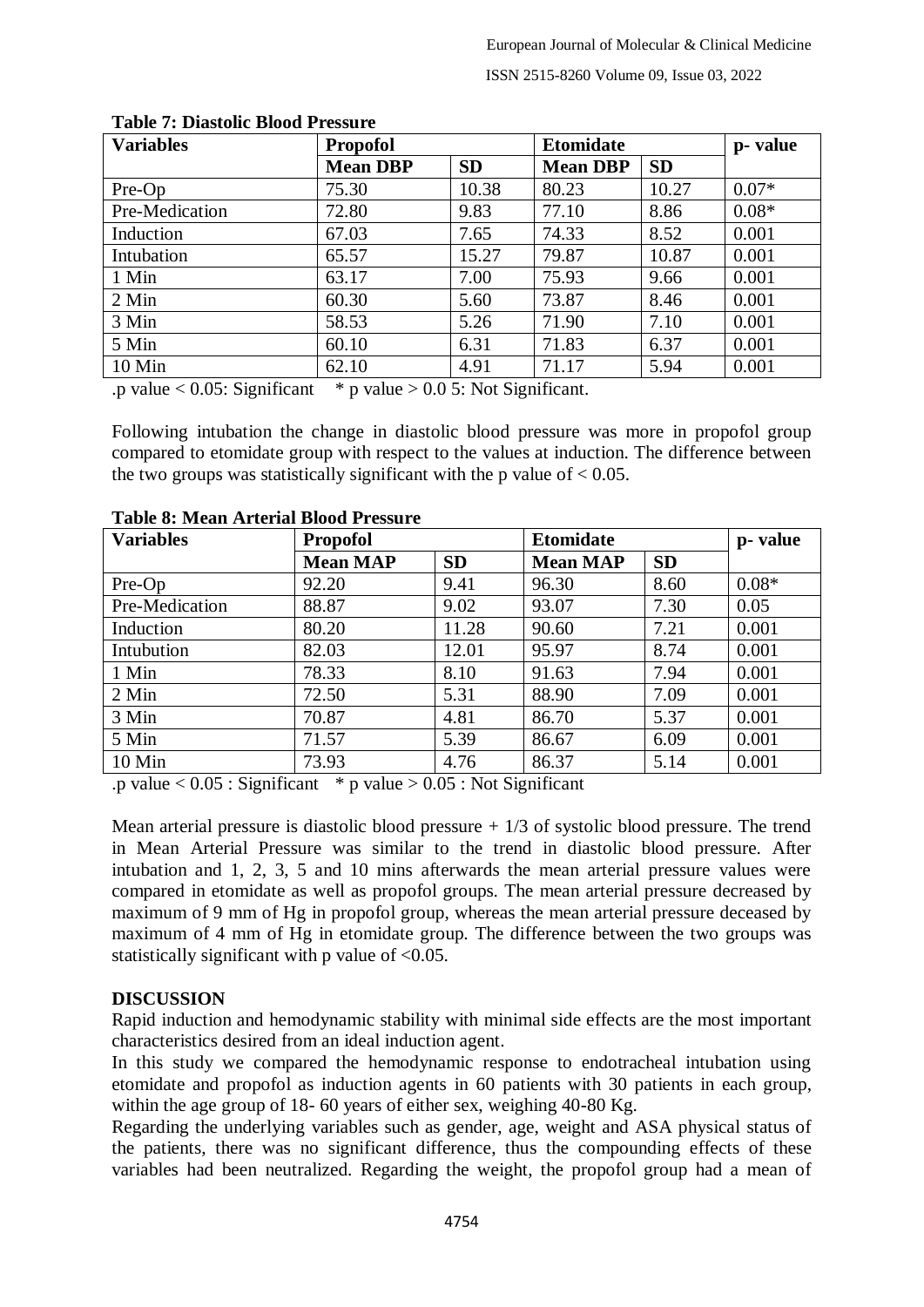60.03, and etomidate group had a mean of 61.03 but this difference between the groups, was not statistically significant.

The baseline and premedication values of systolic blood pressure, diastolic blood pressure, mean arterial pressure, were comparable in both the groups [Table6,7&8]. Following intubation with propofol, there were significant changes in systolic blood pressure, diastolic blood pressure and mean arterial pressure compared to etomidate group and p values at various time intervals remained significant  $\langle 0.05 \rangle$ . This hypotension with propofol due to decrease in preload, was managed with fluids, and by decreasing concentration of inhalation agent.

Hug et al,<sup>[5]</sup> conducted a study in 25,000 patients, he found out that propofol caused bradycardia in 4.2% patients and hypotension in 15.7% patients. In our study there was no incidence of bradycardia but significant hypotension occurred in 6 patients out of 30 patients which is around 20% which is comparable with the above study.

The effect of etomidate and propofol on heart rate is controversial. According to studies of Siedy J et al,<sup>[6]</sup> Ghafor et al,<sup>[7]</sup> and Kaur et al,<sup>[8]</sup> Mean heart rate was comparable in both the groups. Heart rate may increase or decrease, or these changes can be minimal following induction with these agents. The reason for this difference is not clear.  $[9,10]$ 

Shah et al,<sup>[11]</sup> reported sustained increase in heart rate with Propofol. In our study, the change in heart rate was not much significant at induction and intubation in both the groups but etomidate was found to maintain heart rate within range of 3-7 beats per minute at 1,2,3,5 mins following intubation [Table5].

In the study of Kahlon A et al,<sup>[9]</sup> they found that etomidate caused myoclonus around 76% in placebo group, 44% in lignocaine group and 28% in midazolam group . In our study myoclonus was observed in 4 out of 30 patients (13.33%) who were induced with etomidate, while no equivalent signs were noted in propofol group. This finding correlates with the above study.

Picard P et al,<sup>[10]</sup> did a study on 6264 patients which showed that on an average, 70% of patients complained, pain on injection. In our study, 22 patients out of 30 patients complained of pain on injection(73.33%).

Shah et al, Masoudifar and Beheshtian, Aggarwal et al, Meena Kumari, all the above studies showed that the changes in systolic blood pressure, $\begin{bmatrix} 11-14 \end{bmatrix}$  diastolic blood pressure and mean arterial pressure were less in etomidate group compared to propofol group which is in total agreement with our study [Table 6,7 &8].

There was no statistically significant incidence of nausea and vomiting in both the groups. No other complications were noted in both etomidate and propofol group.

## **Limitation of the study**

The study design had some limitation. We did not measure plasma cortisol and adrenocorticotrophic hormone level due to non-availability of the above tests in our institution.

## **CONCLUSION**

As per the results of the study, Propofol produced more hemodynamic changes than Etomidate. Thus we conclude that Etomidate is more stable in terms of hemodynamic stability.

## **Acknowledgment**

The author is thankful to Department of Anesthesia for providing all the facilities to carry out this work.